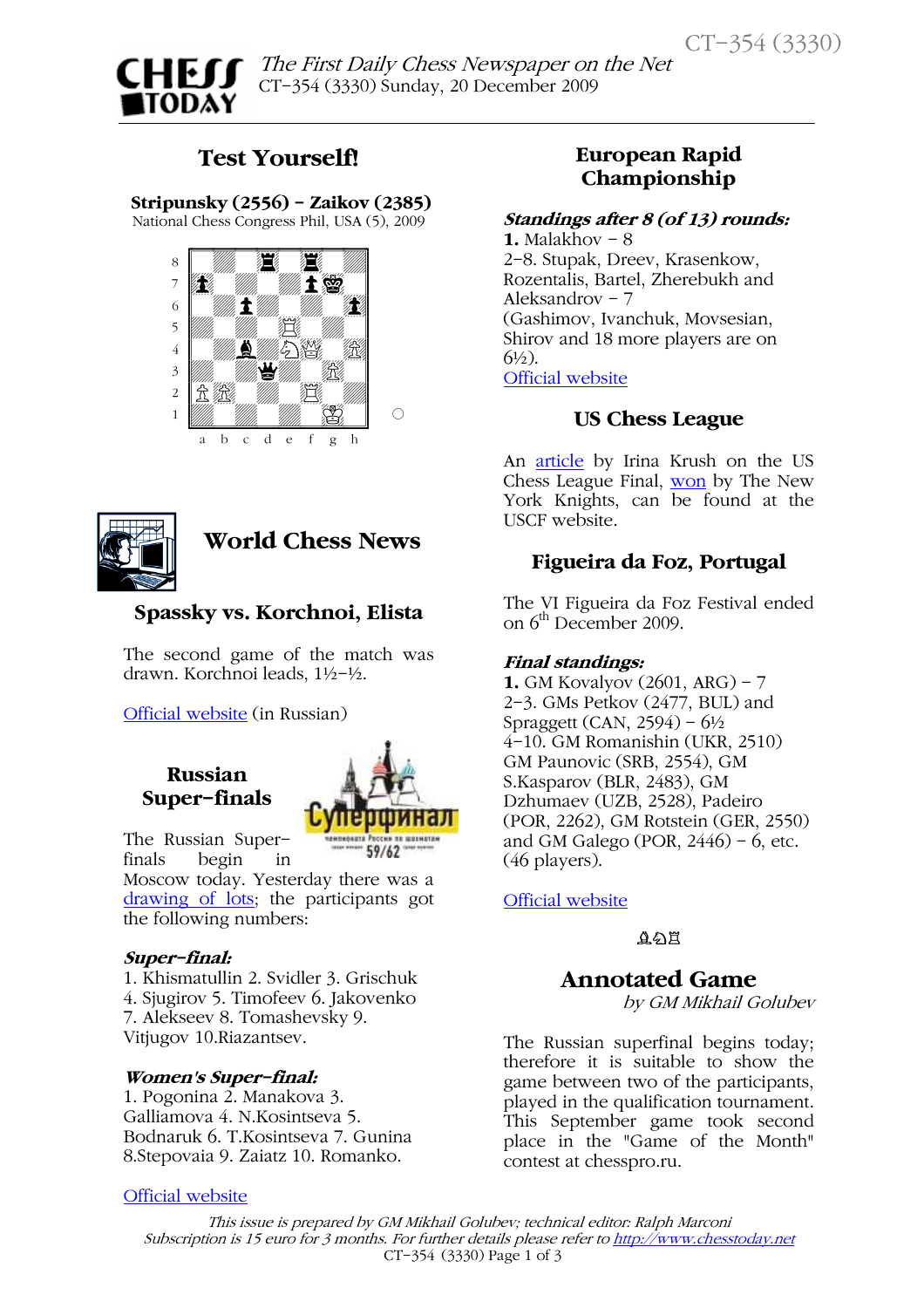White: A. Riazantsev (2646) Black: S. Sjugirov (2585) ch-RUS HL Ulan Ude RUS (2.5), 03.09.2009 QGD/Alatortsev System - [D31]

#### 1.d4 d5 2.c4 e6 3. < c3 c6 4.e4 dxe4  $5.\&\text{xe4} \quad \&\text{b4+} \quad 6.\&\text{d2} \quad \&\text{xd4}$  $7.\overset{\circ}{\mathbf{\Delta}}$ xb4  $\overset{\circ}{\mathbf{\mathbf{\hat{x}}}$ xe4+ (D)



#### 8.¥e2

Another remarkable September game went 8.2e2 2a6 9.4f8 2e7 10.4xg7 ¤b4 11.¥xh8 (a known alternative is 11.營d6) 11...e5 12.營b3 (also here White plays 12. td6) 12... 2c2+ 13. \$d2  $\Delta$ xa1N 14. $\Delta$ d3  $\Delta$ h4 (14... $\Delta$ xd3+!?  $15.\&\text{xd3}$   $\&\text{f5+}$   $16.\&\text{c3}$   $0-0-0\infty$ ) 15. <u>Axe5</u> Af5 16. Ag3? (correct was 16.g3!) 16... 曾f6! 17. 曾c3 0-0-0+ 18. c1 2c2! 19.b3 且d1 + 20. sb2 且b1 + 21.\$a3  $\&$ xb3!! 22.axb3  $\&$ xb3+ 23. \$xb3 24. \$xb3 \$a1 = and later Black gradually won in Fodor-K.Szabo, Budapest FS 2009.  $8...2a6$  (D)

#### $\overline{\phantom{a}}$ 8 H*ima wa* mat  $7$   $x_1$   $x_2$  $\overline{\bullet}$  and  $\overline{\bullet}$  the  $\overline{\bullet}$ 5+-+-+-+-0  $4$  $4$ 3+-+-+-+-0  $2$   $R$  $\frac{1}{\mathbb{E}}$  ( $\frac{1}{\mathbb{E}}$   $\frac{1}{\mathbb{E}}$   $\frac{1}{\mathbb{E}}$   $\frac{1}{\mathbb{E}}$   $\frac{1}{\mathbb{E}}$   $\frac{1}{\mathbb{E}}$   $\frac{1}{\mathbb{E}}$   $\frac{1}{\mathbb{E}}$   $\frac{1}{\mathbb{E}}$   $\frac{1}{\mathbb{E}}$   $\frac{1}{\mathbb{E}}$   $\frac{1}{\mathbb{E}}$   $\frac{1}{\mathbb{E}}$   $\frac{1}{\mathbb{E}}$   $\frac{1}{\mathbb{$ a b c d e f g h

#### $9.4a5f610.$   $f3$

Both sides have known alternatives on the previous moves.

#### $10...b6$   $11.\text{\textdegree$\triangle$}d2$ A topical continuation.

#### 11...*曾f5*

Not 11... 營xg2? 12. f3. After 11... 營f4 White also plays  $12.\n <sup>4</sup>h5+$ .

#### 12. Åh5+ g6 13. Åf3 < e7 14. Åc3 e5 15.0–0 0–0 16. $\Diamond$ e4N

Deviating from Yakovich-Timofeev, Moscow Aeroflot 2006 where White preferred 16. $\&$ e4.

#### 16...營e6 17.買e1

Here Black could have tried 17...Bb7, but it hardly solves all problems.  $17...\&15(D)$ 



#### 18.4xf6+!  $\Xi$ xf6

White is better also after 18... ¥xf6 19. xe5↑ 營d6 (19... 2h4? 20. de3!  $2xf3+21.$  $\Xi xf3$   $\Theta$ h4 22. $\Xi xf8+ \Theta xf8$ 23. d6+ 曾e7 24. 曾d4+-, 19... 公g7!?) 20. Yxd6 2xd6 21. Ed1! 2f7 22. Ee7 though Black is able to resist after 22... $\tilde{\mathbb{A}}$  f5 23.g4 (curious is the calm 23.¦de1!?) 23...¥e6! 24.¥xc6 (not 24. $\Xi$ xe6  $\triangle$ g5) 24... $\triangle$ xg4 25.f3  $\triangle$ f5 26. xa8  $\Xi$ xa8 ±. 19. $\mathbb{E}$ xe5 (D)





#### 19... 營d7?

Much more stubborn would have been 19... ad6!. A good answer to it seems to be 20. e1!? (Other lines include 20.營e2 *公*c7! 21.2d1 營f8 and Black manages to consolidate, more or less. 20. 已e8+ 且f8 21. 且xf8+ 含xf8 22.g4 ₩xd1+ 23. xd1 2e7 24. Ed8+ \$f7  $25.\overline{\mathbb{Z}}$ h $8\infty$ ) with the idea of  $20...\overline{2}c7$ 21. b4! (Or 21. Ed1 營f8 22. b4!) 21...c5 22. d1 \f8 23. gxc5 bxc5 24.¥xa8 with better chances for White.